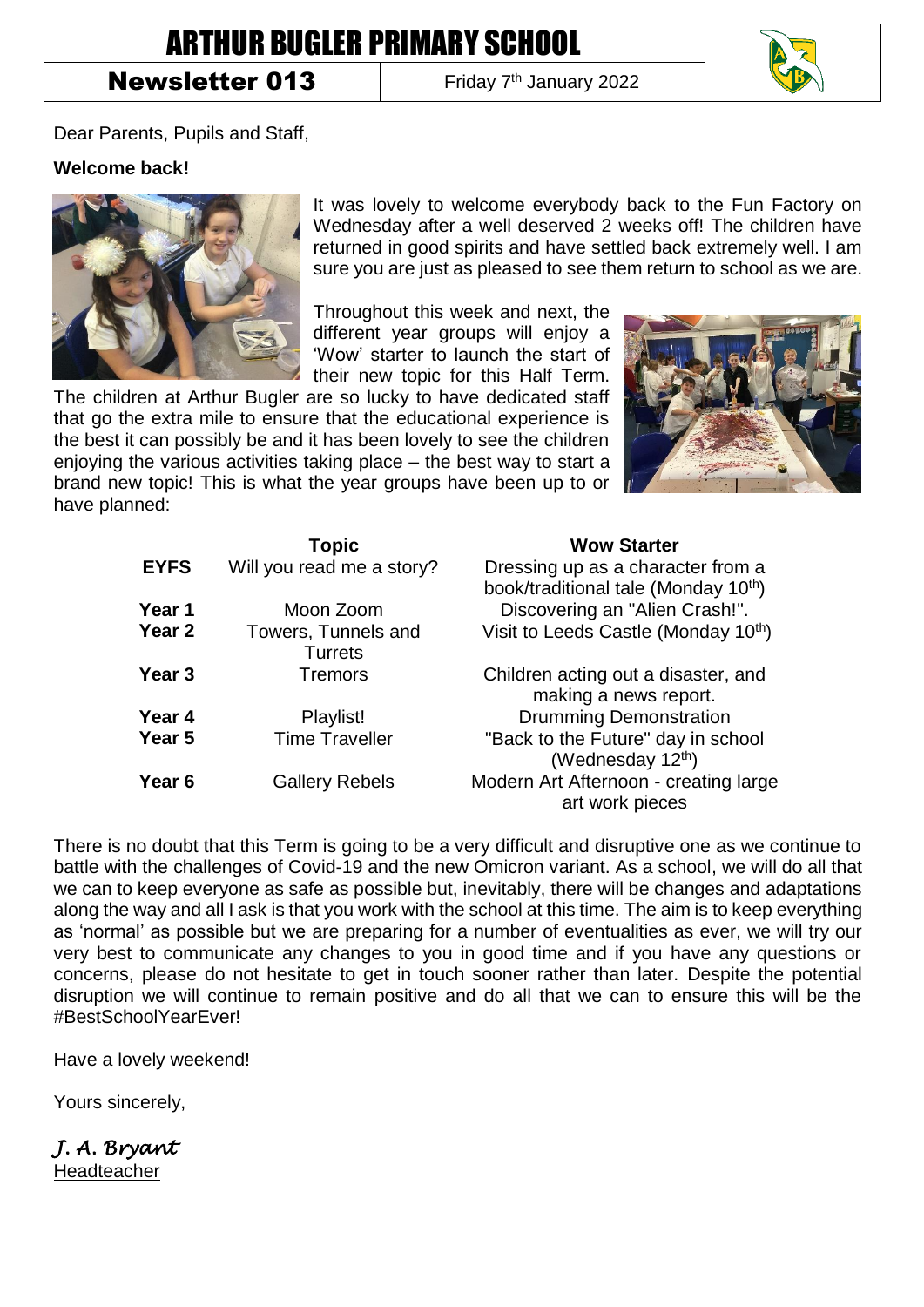|      | <b>Upcoming Events</b>                                                                                                                                                                                                                                                                                                                                                                                   |
|------|----------------------------------------------------------------------------------------------------------------------------------------------------------------------------------------------------------------------------------------------------------------------------------------------------------------------------------------------------------------------------------------------------------|
| OLAR | As a result of the current situation with Covid-19 a number of events will<br>be impacted. Any event that is postponed will be scheduled to take place<br>at another time and this will be shared with you as soon as we confirm the<br>new date. Please note the following:                                                                                                                             |
|      | Year 5/6 Relationships & Sex Education Talk To Parents – Postponed to<br>the Summer Term<br>Multicultural Week – Postponed to the Summer Term<br>SEND Parent/Carer Meetings - These will still take place via Teams or a<br>phonecall and information will be sent by Mrs Armstrong<br>Grandparents Celebration - Postponed to the Summer Term<br>Staff Appreciation Week - Postponed to the Summer Term |

| <b>School Meals</b>                                                                                                                                                                                                                                                                                                                                                                                                                                                                                                   |
|-----------------------------------------------------------------------------------------------------------------------------------------------------------------------------------------------------------------------------------------------------------------------------------------------------------------------------------------------------------------------------------------------------------------------------------------------------------------------------------------------------------------------|
| Please note that there may be some disruption to the school meal service<br>as a result of Covid-19. There are a number of staff shortages across the<br>country and this includes deliveries to school and kitchen staff. This may<br>mean that there could be changes in the menu on the day, we will do our<br>best not to make too many changes but hope you understand the situation<br>the kitchen staff find themselves in. If you have any questions or concerns<br>regarding this please contact the office. |

| Ą |  |
|---|--|
|   |  |

### **Isolation Guidance**

Isolation starts the day after you get symptoms for Covid, or the day after you receive a positive Lateral Flow test. Individuals can take further Lateral Flow tests on day 6 and day 7 of their self-isolation period. Those who receive two negative test results are no longer required to complete 10 full days of self-isolation. The first test must be taken no earlier than day 6 of the self-isolation period and tests must be taken a full 24 hours apart. If both these test results are negative, and you do not have a high temperature, you may end your self-isolation after the second negative test result and return to your education setting.



#### **Safeguarding Concerns**

If you ever have any safeguarding concerns please contact the office via email using [admin.abp@osborne.coop.](mailto:admin.abp@osborne.coop) The email should be for the attention of a Designated Safeguarding Lead. As a school we have a responsibility to keep everyone safe so please get in touch sooner rather than later if you are concerned.